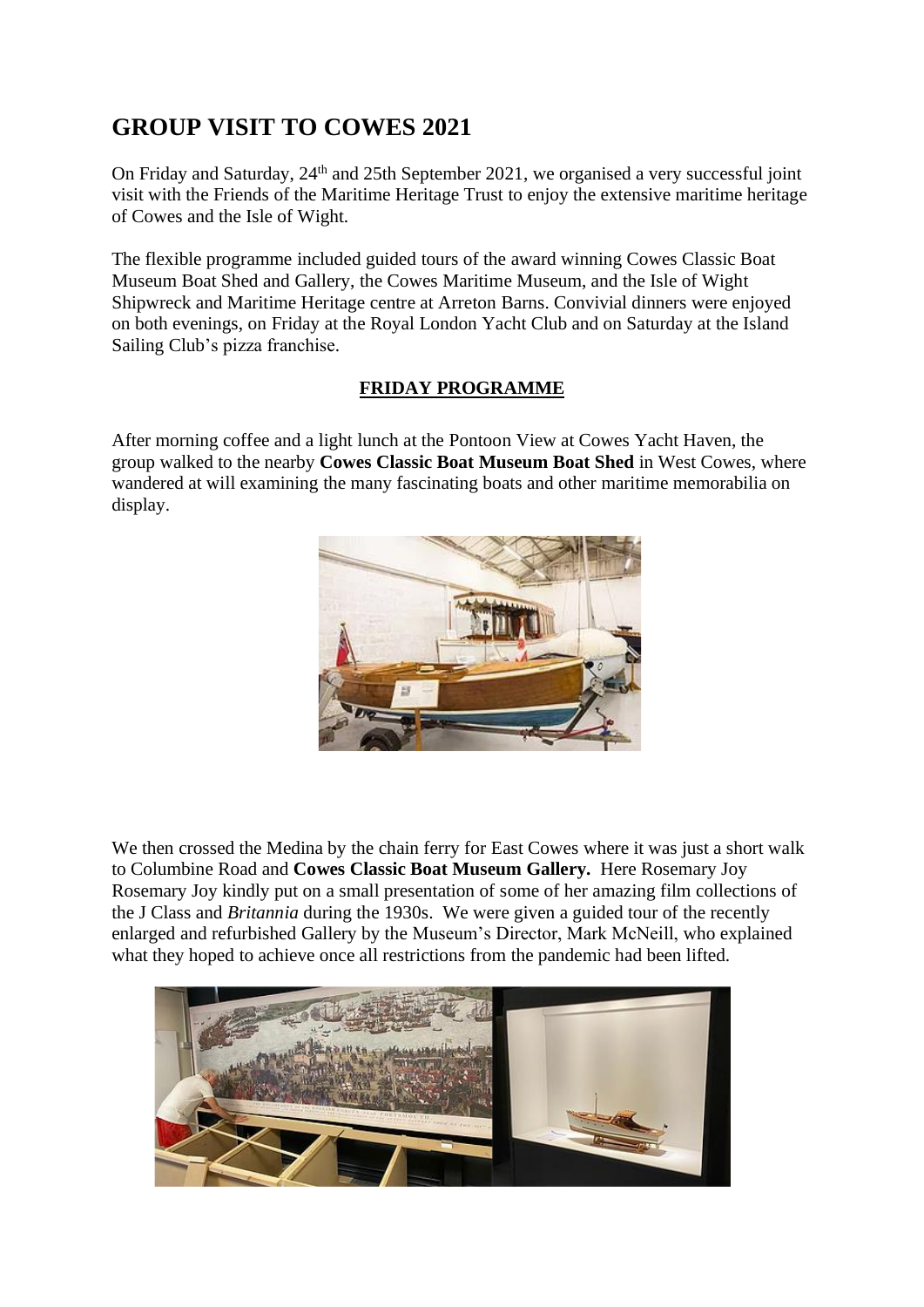An enjoyable dinner followed at the Royal London Yacht Club in West Cowes.

## **SATURDAY PROGRAMME**

In the morning on Saturday, a number of members spent a happy morning in Cowes Library in Beckford Road, which houses the **Cowes Maritime Museum** and the Cowes Yachting record. On special display were the photographs of William Robert Hogg (1844-1928).



[William](https://www.iwight.com/azservices/documents/2037-TEXT-William-Robert-Hogg-v2-checked.pdf) Robert Hogg worked as a photographer for Jabez Hughes of Ryde. He was frequently sent to photograph Queen Victoria at Osborne House. Later in life he ran a tobacconist shop and sub post office in the town but still recorded the area on his plate camera. The Isle of Wight Heritage service holds a collection of over 200 glass negatives of Hogg's work of which 81 can be seen in the Maritime Museum. The photographs date from 1910 to the 1920s.



The group then took a bus from Cowes to the **Shipwreck Centre & Maritime Museum at Arreton Barns.** Largely formed of the personal collections accrued by its founder, Martin Woodward, who gave us a personal introduction to the site, the Centre's mission is to explore, share and display our submerged and maritime cultural heritage and strengthen understanding of how people's connection to the seas around us have shaped our culture.